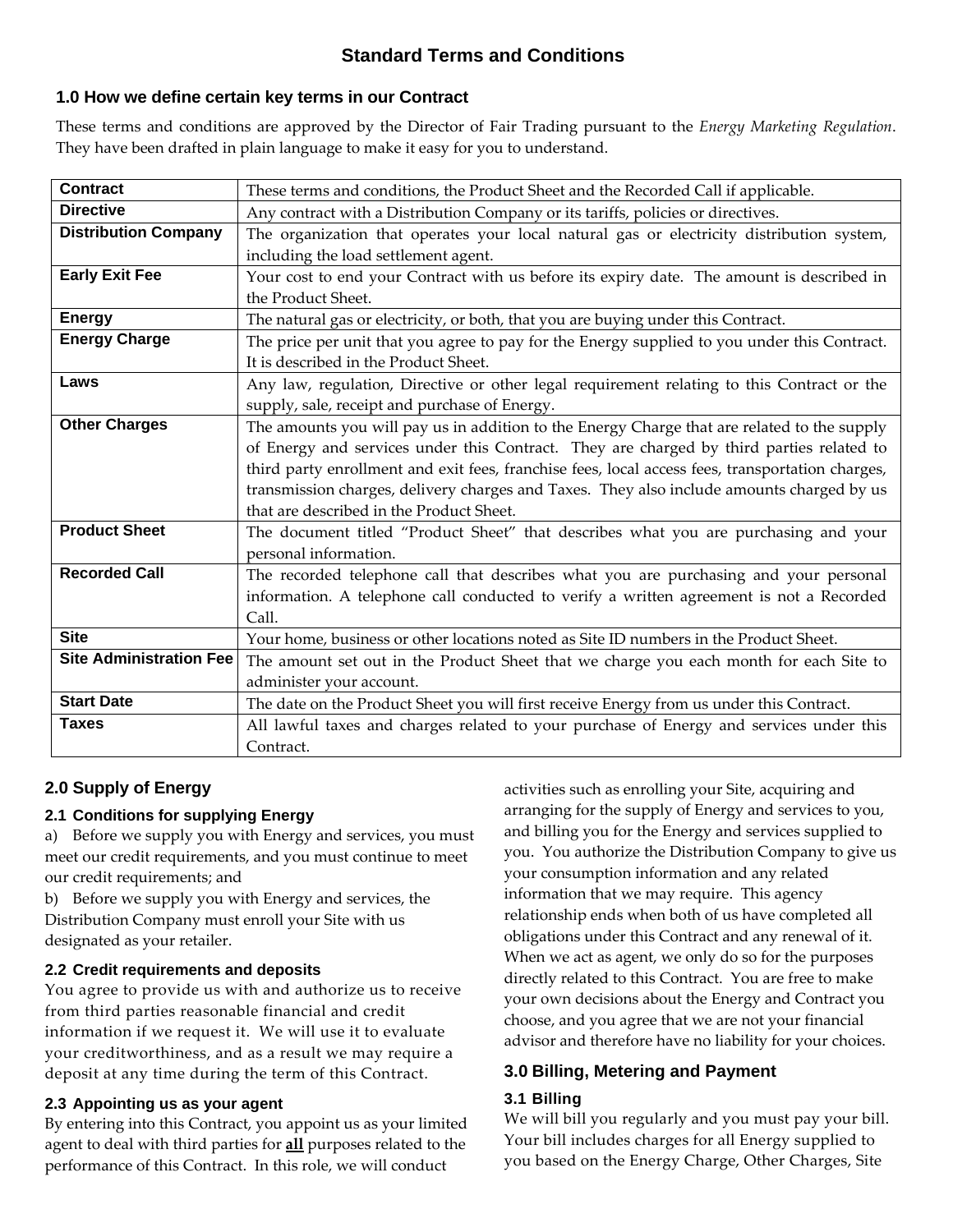Administration Fee and any deposit. Occasionally your bill will contain charges or credits for adjustments related to those charges or your Energy consumption.

### **3.2 Estimated and actual consumption**

The portion of your bill related to consumption is based on your metered Energy consumption and estimates of consumption that we or the Distribution Company make. Periodically, we will make adjustments between estimated and actual consumption and bill you a debit or credit.

#### **3.3 Late payments or disputed invoices**

If we do not receive your payment by the date indicated on the bill, we will charge you the late payment fee set out in the Product Sheet. You have the right to dispute incorrect calculations or estimates if you inform us promptly, but you must pay your bill in full while a dispute is being resolved. If you are correct, we will adjust your bill. You are responsible for all legal and collection fees associated with us trying to collect any amounts owing, including Early Exit Fees.

#### **3.4 Use of deposit**

We may use any deposit made by you for the payment of any amounts owing pursuant to this Contract.

## **4.0 Changes to the supply of Energy and ending this Contract**

#### **4.1 Moving**

a) You must give us at least 45 days' advance notice before you move and tell us your new address. If the new location is within a territory we serve, we will amend this Contract to apply to your new location. Any interruption in supply of Energy or services caused by your failure to give us 45 days' notice and any additional costs either of us incur in serving the new location will be your responsibility.

b) If you move out of Alberta or to a territory we do not serve, then on the date of your move, this Contract will end without liability to either of us. If you move to a territory where we supply only electricity or natural gas, then, on the date of your move, this Contract, as it applies to the other commodity, will end without liability to either of us.

c) If we cannot supply electricity or natural gas, or both, to your new location for any other reason (including that a third party supplies you with electricity or natural gas, or both), this Contract, as it applies to electricity or natural gas, or both, will end and we may charge you the Early Exit Fee.

#### **4.2 Transferring this Contract**

You may transfer this Contract to another person with our consent, which may be withheld. We may transfer this Contract to another Energy retailer by giving you notice.

#### **4.3 We can end this Contract if…**

We can end this Contract and charge you the Early Exit Fee if you:

a) do not pay your bill in full by the date on your bill;

- b) do anything that prevents us from supplying you with Energy or services;
- c) increase your consumption above 2500 GJs or 250,000 kWhs per year; or
- d) do not give us satisfactory financial or credit information, do not give us a deposit when we request one, or do not meet our credit requirements.

#### **4.4 You can end this Contract if…**

You can end this Contract without cost or payment of the Early Exit Fee:

- a) within 10 days after a copy of this Contract, signed by you, is received by us; or
- b) within 60 days after the date you receive your first bill from us if this Contract was entered into during a Recorded Call; or
- c) if another contract presently exists for the supply of Energy to your Site (but not if the existing contract expires on or before the start of this Contract)..

You can end this Contract without payment of the Early Exit Fee within one year from the date this Contract is entered into if we i) do not set out the date the supply of Energy or services will begin; ii) do not begin the supply of Energy or services within 30 days of that date (unless you expressly authorize the late start); or iii) were not properly licensed when we entered into this Contract.

#### **4.5 De-Enrolling You with the Distribution Company**

When this Contract ends we will ask the Distribution Company to de-enroll your Site. When it does, you will receive Energy from a default supplier or another retailer you choose. The obligations under this Contract will not end until the de-enrolment is finished and we have each completed all of our obligations to each other.

#### **4.6 Payment of Early Exit Fee**

If we charge you the Early Exit Fee, it will appear on your bill. If you do not pay it to us by the date indicated, we will charge you the late payment fee.

### **5.0 Unexpected Events**

#### **5.1. Inability to Perform**

Certain events beyond our control may make it impossible for us to supply Energy or services to you. We are not legally responsible to you in those events and will resume supplying Energy or services as soon as we reasonably can. This Contract will otherwise remain in full effect.

#### **5.2. Change of Laws**

If we believe a change in Laws requires that we make a change to this Contract, we will notify you and the changes will apply 30 days after the notice is sent. The Energy Charge and expiry date will not change unless you agree. If a change in Laws stops us from supplying